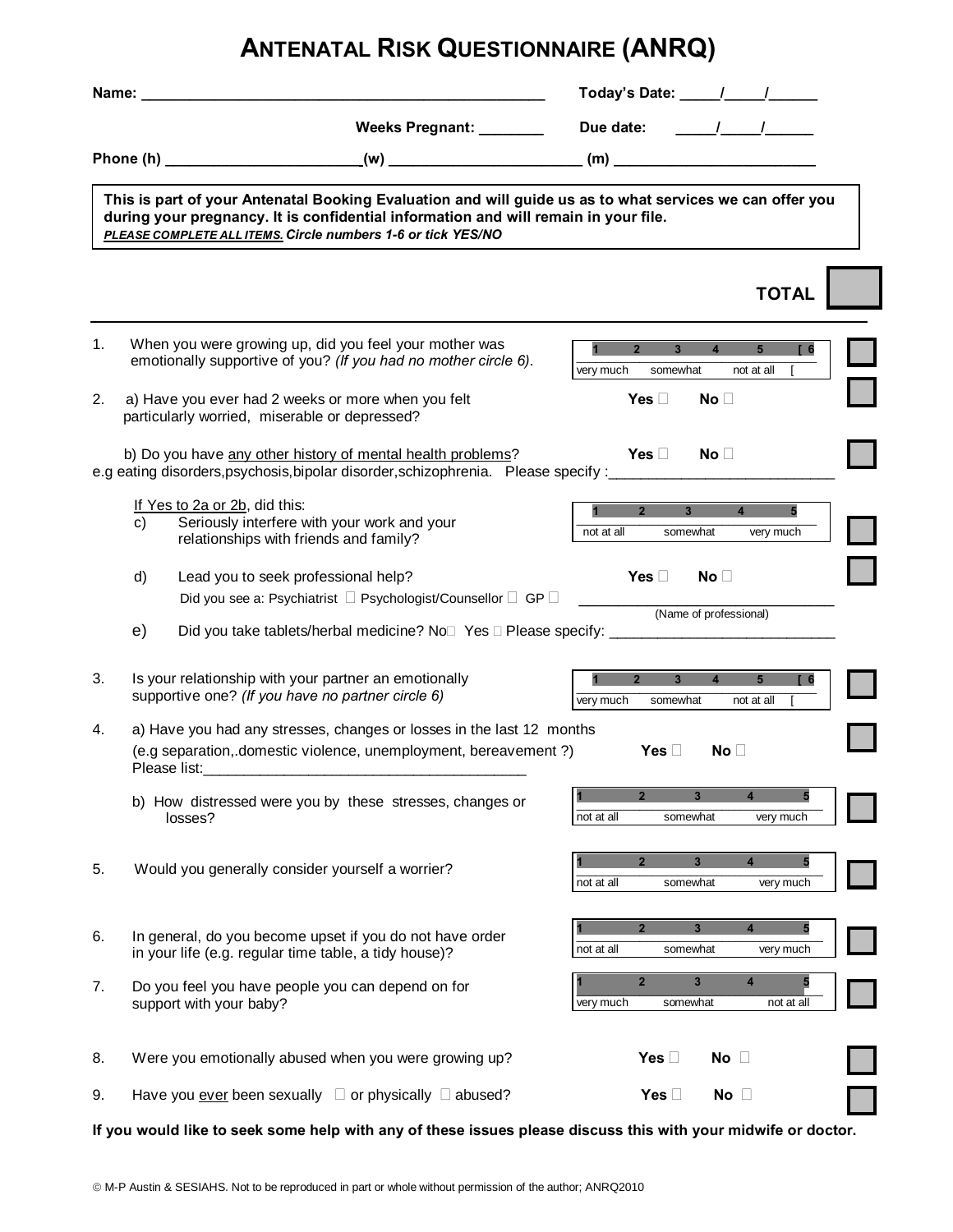# **ANTENATAL RISK QUESTIONNAIRE (ANRQ)**

The Antenatal Risk Questionnaire (ANRQ) is designed to consider specific key risk factors thought to increase the risk of women developing perinatal mental health morbidity (e.g., postnatal depression or anxiety disorder) and sub-optimal motherinfant attachment. It is copyrighted to Prof Marie-Paule Austin, Royal Hospital for Women, Sydney.

ANRQ Questionnaire components include:

- · Past mental health history
- · Past history of physical (including domestic violence), sexual or emotional abuse
- · Current level of supports
- Relationship with mother and partner
- · Anxiety and obsesionality levels
- · Stressors in the last year (including bereavement, separation etc.).

#### **1. Requirements for the ANRQ**

It is essential that the following requirements be adhered to when administering the ANRQ (used in isolation or in combination with the Edinburgh Depression Scale):

- · The ANRQ is only intended as an *adjunct to clinical history* taking and is not meant to replace good clinical practice.
- The ANRQ should only be used by appropriately trained staff;
- The ANRQ should be completed toward the end of the interview with the woman in the office at the time, so that any endorsed risk factors can be determined before they leave the Clinic;
- · Scores shown below are meant to serve as an indicator of need for support and to aid in the formulation of an appropriate mental health plan.